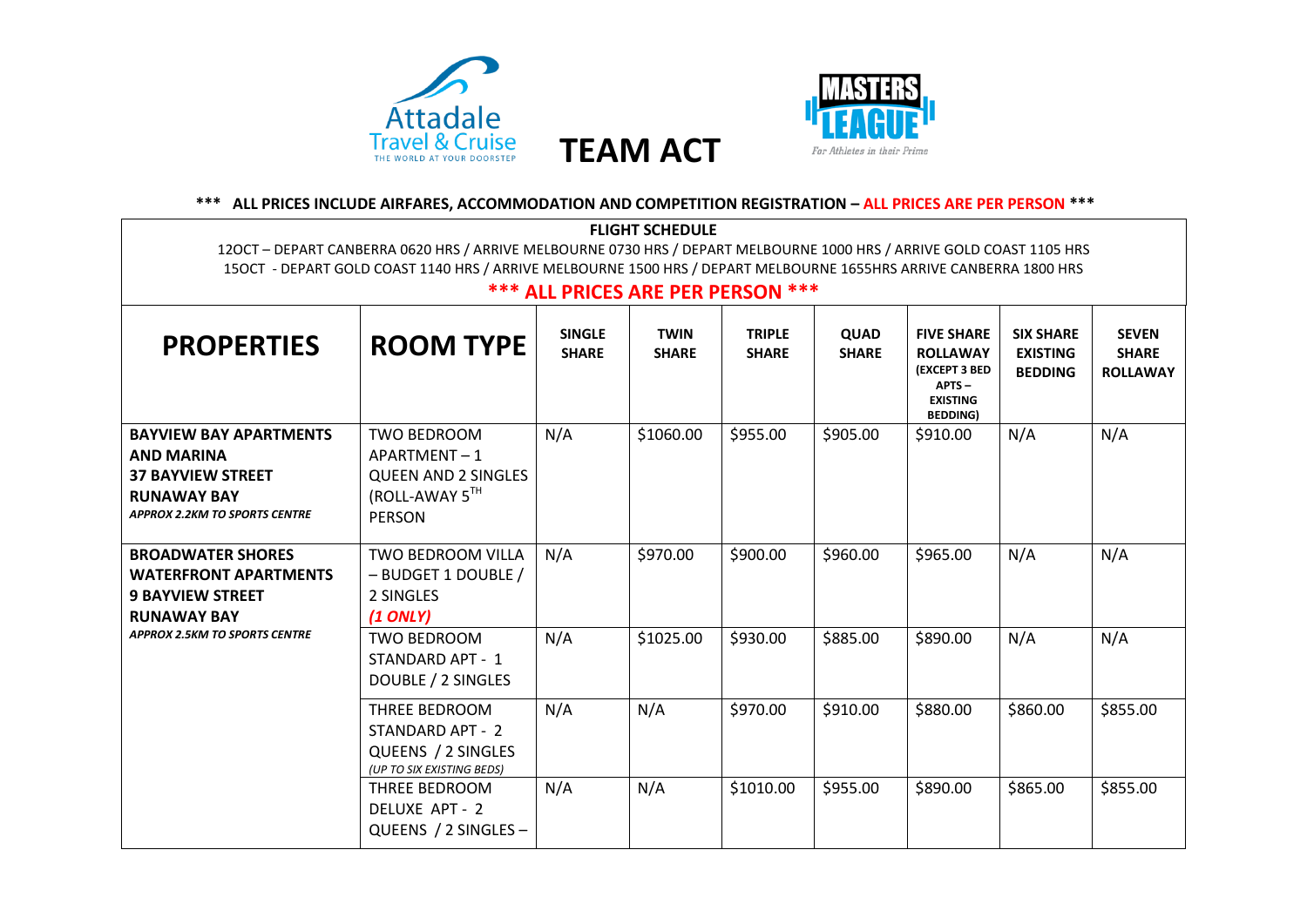|                                                                                                           | (UP TO SIX EXISTING BEDS)                                                                                                                                |                               |                             |                               |                      |                                                                                                                                                 |                                                       |                                                 |
|-----------------------------------------------------------------------------------------------------------|----------------------------------------------------------------------------------------------------------------------------------------------------------|-------------------------------|-----------------------------|-------------------------------|----------------------|-------------------------------------------------------------------------------------------------------------------------------------------------|-------------------------------------------------------|-------------------------------------------------|
| <b>PROPERTIES</b>                                                                                         | <b>ROOM TYPE</b>                                                                                                                                         | <b>SINGLE</b><br><b>SHARE</b> | <b>TWIN</b><br><b>SHARE</b> | <b>TRIPLE</b><br><b>SHARE</b> | QUAD<br><b>SHARE</b> | <b>FIVE SHARE</b><br><b>ROLLAWAY</b><br><b>(EXCEPT TWO</b><br><b>BED WITH 2</b><br>QUEENS / 2<br>SINGLES-<br><b>EXISTING</b><br><b>BEDDING)</b> | <b>SIX SHARE</b><br><b>EXISTING</b><br><b>BEDDING</b> | <b>SEVEN</b><br><b>SHARE</b><br><b>ROLLAWAY</b> |
| <b>GRAND APARTMENTS</b><br>352/360 MARINE PARADE<br><b>LABRADOR</b><br><b>APPROX 5KM TO SPORTS CENTRE</b> | ONE BED CITY VIEW -<br>1 QUEEN (EXISTING<br><b>BEDDING FOR TWIN SHARE)</b>                                                                               | \$1315.00                     | \$1030.00                   | N/A                           | N/A                  | N/A                                                                                                                                             | N/A                                                   | N/A                                             |
|                                                                                                           | ONE BED WATER VIEW<br>- 1 QUEEN (EXISTING<br><b>BEDDING FOR TWIN SHARE)</b>                                                                              | \$1345.00                     | \$1055.00                   | N/A                           | N/A                  | N/A                                                                                                                                             | N/A                                                   | N/A                                             |
|                                                                                                           | TWO BED CITY VIEW<br>1 QUEEN / 2 SINGLES                                                                                                                 | N/A                           | \$1055.00                   | \$950.00                      | \$900.00             | \$895.00                                                                                                                                        | N/A                                                   | N/A                                             |
|                                                                                                           | TWO BED WATER<br>VIEW - 2 QUEENS<br>$(1$ ONLY)                                                                                                           | N/A                           | \$1090.00                   | \$975.00                      | \$920.00             | \$910.00                                                                                                                                        | N/A                                                   | N/A                                             |
|                                                                                                           | <b>TWO BED WATER</b><br>$V$ IEW $-1$ QUEEN / 2<br><b>SINGLES</b>                                                                                         | N/A                           | \$1075.00                   | \$965.00                      | \$910.00             | \$905.00                                                                                                                                        | N/A                                                   | N/A                                             |
|                                                                                                           | <b>TWO BED SUPERIOR</b><br>WATER VIEW $-1$<br>QUEEN / 2 SINGLES                                                                                          | N/A                           | \$1120.00                   | \$995.00                      | \$935.00             | \$925.00                                                                                                                                        | N/A                                                   | N/A                                             |
|                                                                                                           | <b>TWO BEDROOM</b><br><b>SUPERIOR WATER</b><br>$V$ IEW - 2 QUEENS / 2<br>SINGLES (1Q AND 1S IN<br><b>EACH ROOM - EXISTING</b><br>BEDDING UP TO 6 PEOPLE) | N/A                           | N/A                         | N/A                           | \$945.00             | \$925.00                                                                                                                                        | \$915.00                                              | N/A                                             |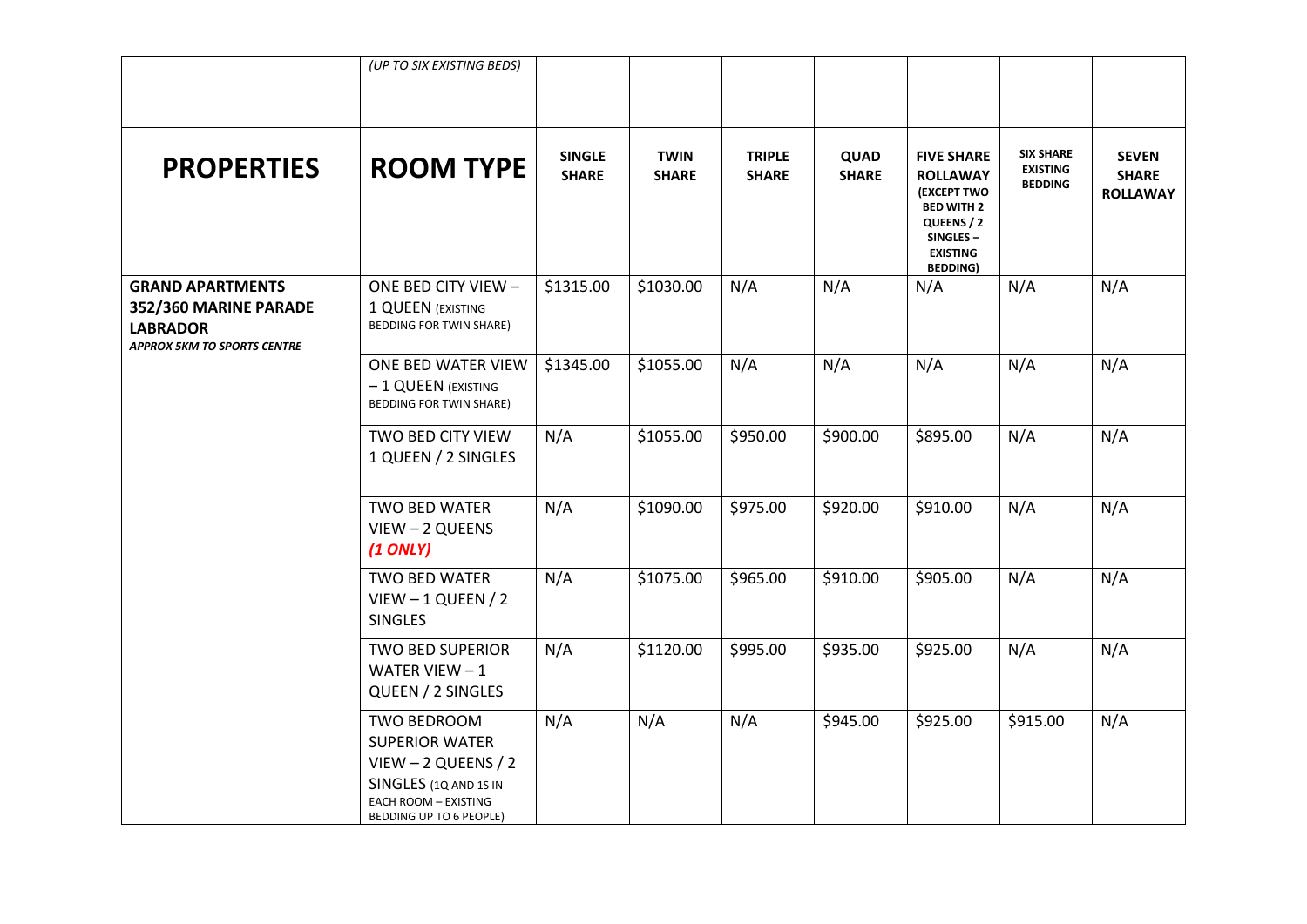| <b>PROPERTIES</b>                                                                                                  | <b>ROOM TYPE</b>                                                                                      | <b>SINGLE</b><br><b>SHARE</b> | <b>TWIN</b><br><b>SHARE</b> | <b>TRIPLE</b><br><b>SHARE</b> | <b>QUAD</b><br><b>SHARE</b> | <b>FIVE SHARE</b><br><b>ROLLAWAY</b><br><b>(EXCEPT 2 BED</b><br><b>FAMILY UNIT)</b> | <b>SIX SHARE</b><br><b>EXISTING</b><br><b>BEDDING</b> | <b>SEVEN</b><br><b>SHARE</b><br><b>ROLLAWAY</b> |
|--------------------------------------------------------------------------------------------------------------------|-------------------------------------------------------------------------------------------------------|-------------------------------|-----------------------------|-------------------------------|-----------------------------|-------------------------------------------------------------------------------------|-------------------------------------------------------|-------------------------------------------------|
| <b>RUNAWAY BAY MOTOR INN</b><br><b>429 OXLEY DRIVE</b><br><b>RUNAWAY BAY</b><br><b>APPROX 2KM TO SPORTS CENTRE</b> | <b>STANDARD DOUBLE</b><br>UNITS - 1 QUEEN                                                             | \$1270.00                     | \$1010.00                   | N/A                           | N/A                         | N/A                                                                                 | N/A                                                   | N/A                                             |
| (ALL ROOMS HAVE BEDDING<br><b>TOGETHER IN ONE ROOM</b><br><b>UNLESS OTHERWISE STATED)</b>                          | KING COURTYARD SPA<br>UNITS - 1 KING                                                                  | \$1360.00                     | \$1055.00                   | N/A                           | N/A                         | N/A                                                                                 | N/A                                                   | N/A                                             |
|                                                                                                                    | <b>STANDARD FAMILY</b><br>UNIT $-1$ QUEEN / 2<br><b>SINGLES</b>                                       | N/A                           | \$1010.00                   | \$945.00                      | \$915.00                    | \$895.00                                                                            | N/A                                                   | N/A                                             |
|                                                                                                                    | <b>FAMILY COURTYARD</b><br>SPA UNIT - 1 QUEEN /<br>2 SINGLES                                          | N/A                           | \$960.00                    | \$975.00                      | \$925.00                    | \$920.00                                                                            | N/A                                                   | N/A                                             |
|                                                                                                                    | <b>EXECUTIVE SUITE</b><br>$-1$ X KING                                                                 | \$1555.00                     | \$1150.00                   | N/A                           | N/A                         | N/A                                                                                 | N/A                                                   | N/A                                             |
|                                                                                                                    | <b>TWO BEDROOM</b><br><b>FAMILY UNIT - 1</b><br>QUEEN / 3 SINGLES<br>(EXISTING BEDDING)<br>$(1$ ONLY) | N/A                           | N/A                         | N/A                           | \$940.00                    | \$930.00                                                                            | N/A                                                   | N/A                                             |